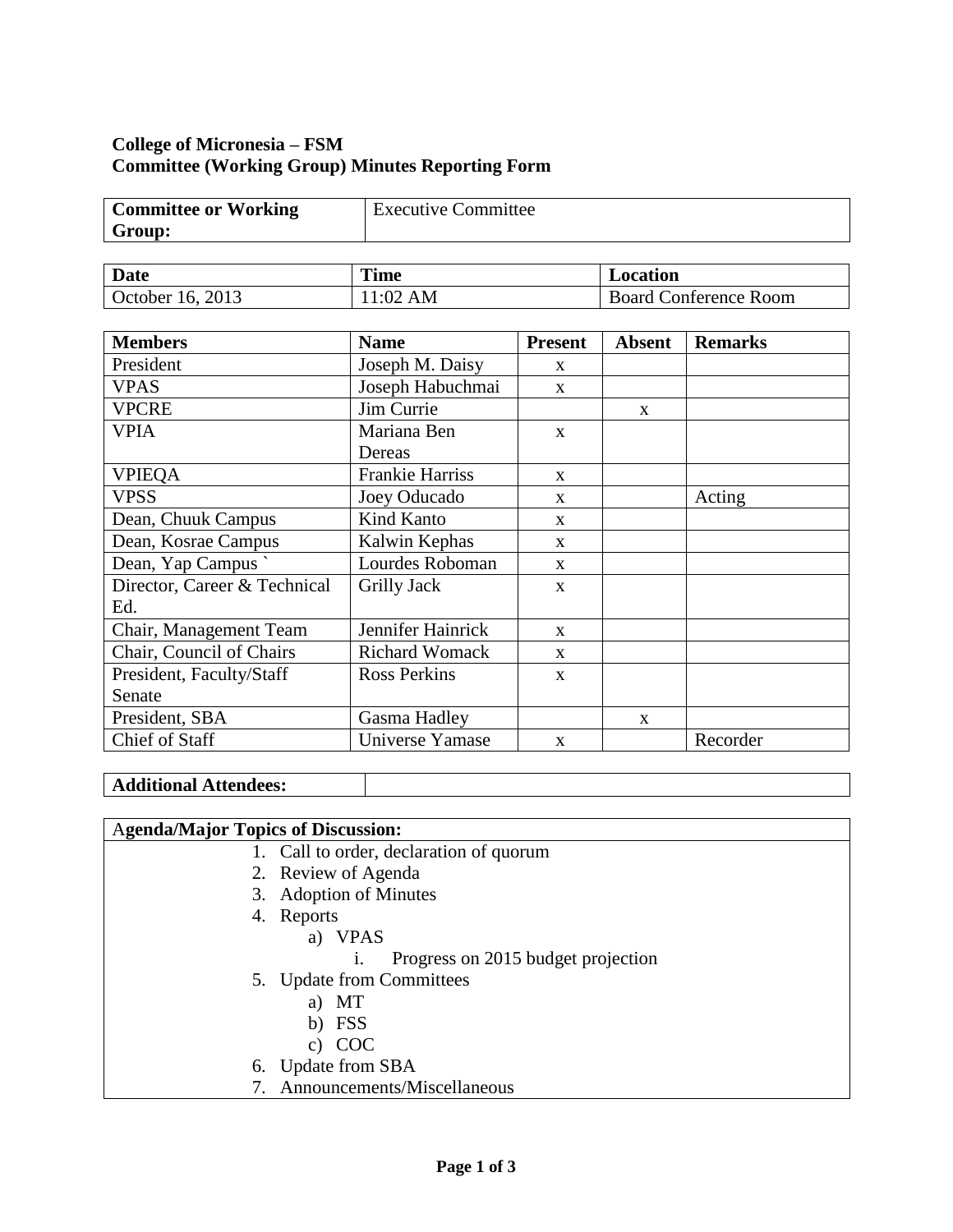# a) Yap Dean

i) Grand Opening Ceremony for the Student Center and Classroom buildings Oct.24, 2013, 9a.m. to 12:30p.m.

## **Discussion of Agenda/Information Sharing:**

President opened the meeting at 11:02 AM.

- 1. Call to order; declaration of quorum- Cleared
- 2. Review of Agenda- Cleared
- 3. Adoption of Minutes- Approved President motions to accept the minutes. VPAS moved and seconded by COS. Everyone was in favor for adopting the October 2, 2013 EC minutes.
- 4. Reports:
	- a) VPAS

Reported on ongoing process on 2015 budget. 2015 budget is projected to be 10.8 million dollars. Remaining time of the meeting was dedicated to the Fiscal Year 2015 budget.

- 5. Update from Committees
	- a) MT

The group is tasked to recommend a model for the learning organization, which was the O'Banion Learning Centered Community College Model. Advised by VPIEQA to have recommendation be channeled to her office. The adoption of the O'Banion should go back to the committees for further reflection/inputs before EC approves the O'Banion Model.

b) FSS

Created a working group to draft an updated FSS bylaw by the end of the semester.

c) COC

Committee discussed about the college's financial situation with VPAS, and will distribute hard copies of "Work-based Learning: An Action Research Study for Enhancing Participatory Governance, Purposeful Dialogue, and Leadership to Meet Accreditation Standards" to be read before next meeting for further discussion.

- 6. Update from SBA
- 7. Announcements/Miscellaneous
	- a) Yap Dean

i. Grand Opening Ceremony for the Student Center and Classroom buildings Oct.24, 2013, 9a.m. to 12:30p.m.

# Adjournment:

VPIA moved and VPAS seconded that the meeting adjourns. Motion carried and the meeting adjourned at 12:07 p.m.

**Comments/Upcoming Meeting Date & Time/Etc.:**